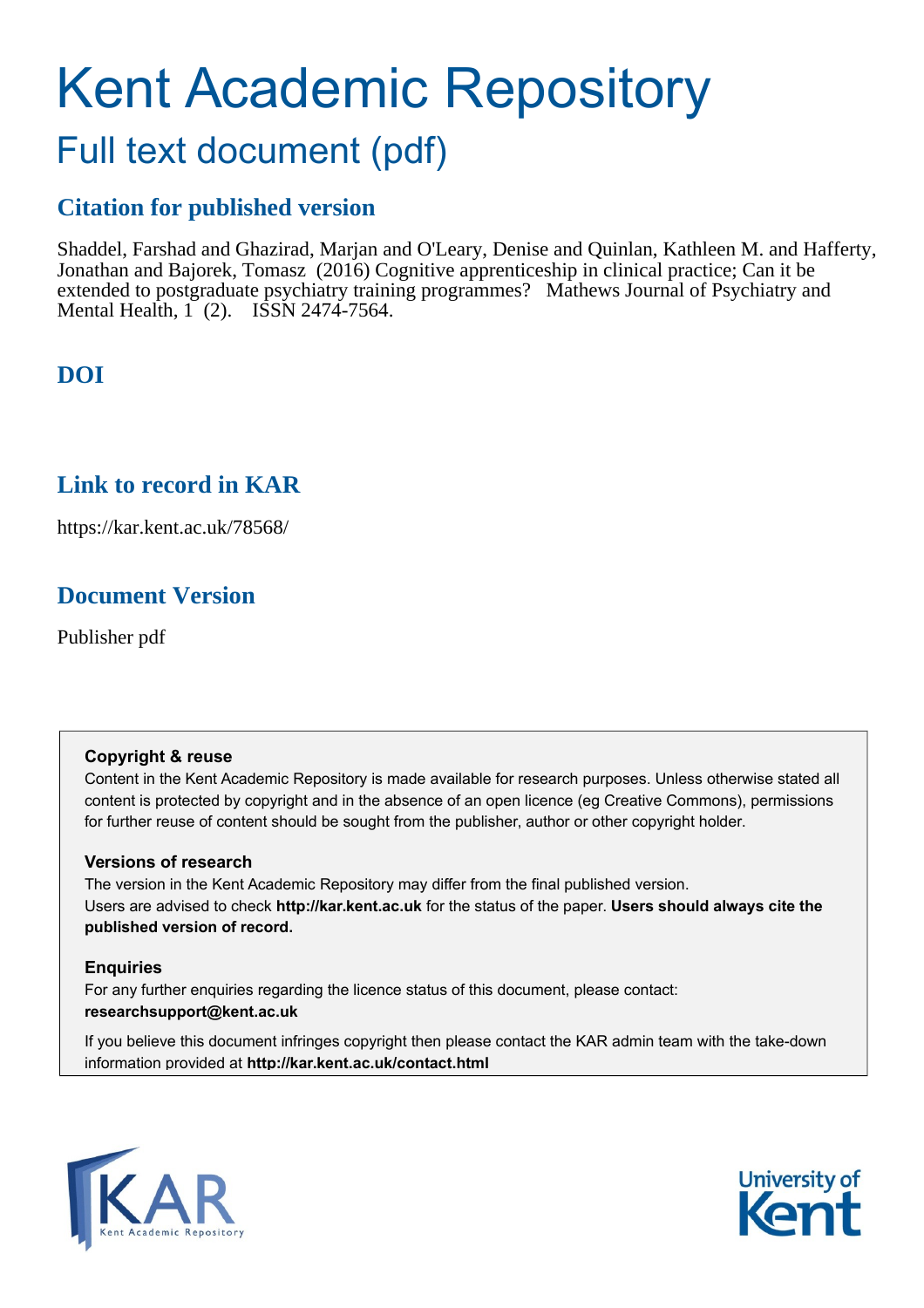

**ISSN: 2474-7564**

**Research Article Mathews Journal of Psychiatry & Mental Health** 

### **Cognitive Apprenticeship in Clinical Practice; Can it be Extended to Postgraduate Psychiatry Training Programmes?**

**Farshad Shaddel<sup>1</sup> , Marjan Ghazirad<sup>2</sup> , Denis O'Leary<sup>3</sup> , Kathleen M Quinlan<sup>4</sup> , Jonathan Hafferty<sup>2</sup> , Tomasz Bajorek<sup>2</sup>**

1 Consultant Psychiatrist, Berkshire Health NHS Foundation Trust, UK.

2 Psychiatry Specialist Registrar, Oxford Deanery, UK.

3 Honorary Clinical Tutor, Medical Sciences Division, University of Oxford, UK.

4 Head, Educational Development Group, Oxford Learning Institute, UK.

**Corresponding Author:** Farshad Shaddel, Consultant Psychiatrist, Berkshire Healthcare NHS Foundation Trust, UK, **Tel:** 0118 960 5115; **Email:** [f\\_shaddel@yahoo.com](mailto:f_shaddel%40yahoo.com)

**Received Date:** 25 Jul 2016

**Accepted Date:** 30 Jul 2016

**Published Date:** 03 Aug 2016

#### **Copyright ©** 2016 Shaddel F

**Citation:** Shaddel F, Ghazirad M, O'Leary D, Quinlan KM, et al. (2016). Cognitive Apprenticeship in Clinical Practice; Can it be extended to Postgraduate Psychiatry Training Programmes? M J Psyc. 1(2):005.

### **ABSTRACT**

**Introduction:** Postgraduate psychiatry training occurs in the workplace or situated learning settings. The Cognitive Apprenticeship Model [CAM] was introduced as an instructional model for situated learning. While undergraduate medical students' experience of the model has been tested, to our knowledge there has been no such reports from postgraduate psychiatry training.

**Methods:** We surveyed 134 Oxford Deanery psychiatry trainees recruited between 2005 and 2013 through an online questionnaire. Respondents identified which CAM components [scaffolding, modelling coaching, articulation, reflection exploration] were the best aspects, and most needing improvement, in their clinical training.

**Results:** Of 57 respondents, 80% were satisfied with and enjoyed [90%] their training. They recognised all individual CAM components; modelling and coaching were identified as the best methods. Exploration was identified as the one most in need of improvement. The behavioural [modelling, coaching and scaffolding] rather than the cognitive methods were identified as the best aspects of their training [54 v 35%, p < 0.001].

**Conclusions:** The results extend findings from undergraduate students in suggesting that the CAM is a useful model for training strategies. Greater awareness of the cognitive components may be needed. The training methods could be included as indicators of training quality in national quality assurance surveys.

**KEYWORDS:** Cognitive Apprenticeship; Postgraduate Psychiatry Training.

### **INTRODUCTION**

National and specialty specific trainee surveys tend to focus on the structural aspects of training programmes rather than the training methods used by trainers *per-se.* Knowing what training methods the clinical supervisor(s) use should be as valid for quality assurance purposes as well as knowing whether there is one or not [1-5]. As clinical training is mainly workplacebased we decided to use an instructional model of learning –

the Cognitive Apprenticeship model (CAM), designed for situational learning settings - as a theoretical basis for appropriate training methods [6-8]. In addition we considered the training methods (modelling, scaffolding, coaching, reflection, exploration and articulation) to reflect our experience of training methods in practise [face validity]. Notably, while the model has been suggested as a useful one for undergraduate medical teaching, to the best of our knowledge there are no reports of its use in postgraduate psychiatry training settings [9]. The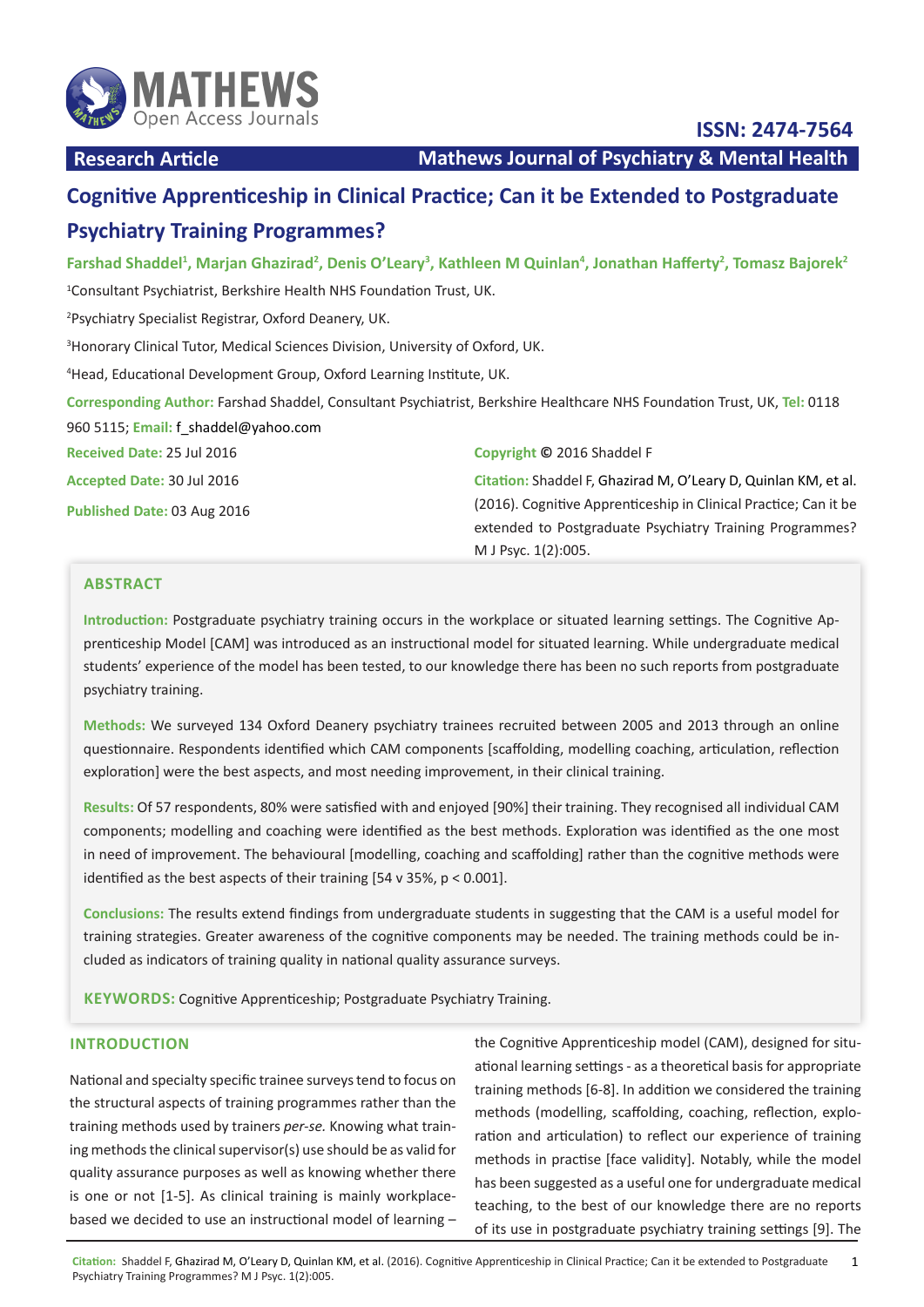aim of this paper therefore is to report on whether the components of the CAM model would be recognised by cohorts of trainees recruited to postgraduate training programmes in psychiatry, so extending findings from undergraduate settings and potentially informing the development of indicators for training assurance purposes.

#### **METHODS**

Using the Oxford Deanery database we identified 134 doctors recruited to the basic or core psychiatry training programmes for the period 2005-2013. Trainees were contacted via the Survey Monkey portal from 15/02/2014 – 27/03/2014. The instructions specified that responses and personal data would be anonymised and cited ethical approval. After piloting, minor amendments were made to the survey questionnaire and a protocol for contacting initial non-responders developed.

The questionnaire design included open ended-questions and "free text" boxes. Respondents were asked to describe the best aspects of their training and those in need of improvement across the CAM components; they could identify as many of them as they wished. Baseline demographic data collected included: gender; age-range at time of survey completion; UK graduation; English as first language; year of entering training programme; current post.

The responses were analysed using basic descriptive statistics provided in Microsoft Excel and content analysis of qualitative data. The study protocol was approved by and registered with the Central University Research Ethics Committee (CUREC), University of Oxford.

#### **RESULTS**

There was a 43.2% response rate ( $n = 57$ ). 28 were male; 26 female; 3 did not specify their gender. Their ages ranged 26 to 50; the majority were between 26 and 35 years (59%). Thirtynine (68%) obtained their primary medical education in the UK; 42 (74%) had English as their first language. Nine started core training in 2005 and 3, 8, 5, 3, 7, 7, 6, 9 in each year to 2013 inclusive. The distribution across current posts was: 12 consultants; 15 higher trainees; and 22 core trainees; 1 nontraining grade. One was practising psychiatry outside the UK; six (11%) respondents had left psychiatry.

In terms of overall satisfaction, 80% of respondents rated their training as "what they expected"; 90% agreed that they "enjoyed the job". Respondents rated each of the CAM methods (range 27-63%). About two thirds rated modelling as the best training method; half rated coaching as the best. Exploration was the method rated by the highest proportion of respondents as in need of improvement. On average, 54% of respondents considered the behavioural elements of the CAM methods [e.g. modelling, scaffolding and coaching) as the best part of training versus 34% for cognitive aspects (P = 0.000211). 31 respondents provided qualitative responses. These emphasised the impact of the clinical supervisor (both positive and negative) e.g. "excellent supervisor" rather than the specific CAM training methods.

|                       | Modelling | Coaching | Scaffolding | Articulation | Reflection | Exploration | Learning<br>Climate |
|-----------------------|-----------|----------|-------------|--------------|------------|-------------|---------------------|
| <b>Best</b>           | 63%       | 55%      | 43%         | 27%          | 43%        | 33%         | 43%                 |
| Improvement<br>needed | 35%       | 35%      | 33%         | 19%          | 21%        | 40%         | 40%                 |

Table 1: (n = 57): Rating of CAM methods considered "Best" and "In need of improvement".

#### **DISCUSSION**

The main aim of this paper is to report on whether the CAM can be used in to inform training methods in postgraduate psychiatry training settings. The period of observation includes trainee cohorts recruited prior to and after a move away from an apprenticeship approach to training towards a competency-based curriculum in the UK [10]. We shall begin by discussing the limitations of the study.

The main limitation is the relatively small sample size and modest response rate (43%). However, the range of response rates to unsolicited and non-compulsory surveys is 2- 57% [11]. In addition, we acknowledge the possibility of specialty and locality specific issues on the quality of training.

As far as we are aware, this is the first report to extend the application of the cognitive apprenticeship model (CAM) to postgraduate settings. To provide context, most trainees (90%) enjoyed their training experience – a figure in line with the National Trainee survey satisfaction rates and the learning climate was identified as the best aspect of training by 43% of respondents. In keeping with the findings in undergraduate medicine, respondents were able to comment on each of the CAM training methods [9, 12]. Furthermore as with the undergraduate findings modelling and coaching were identified most frequently as the best elements, suggesting some consistency across training pathways. However this similarly is less evident when the comparison is limited to those undergraduates who have spent more time with a single clinical